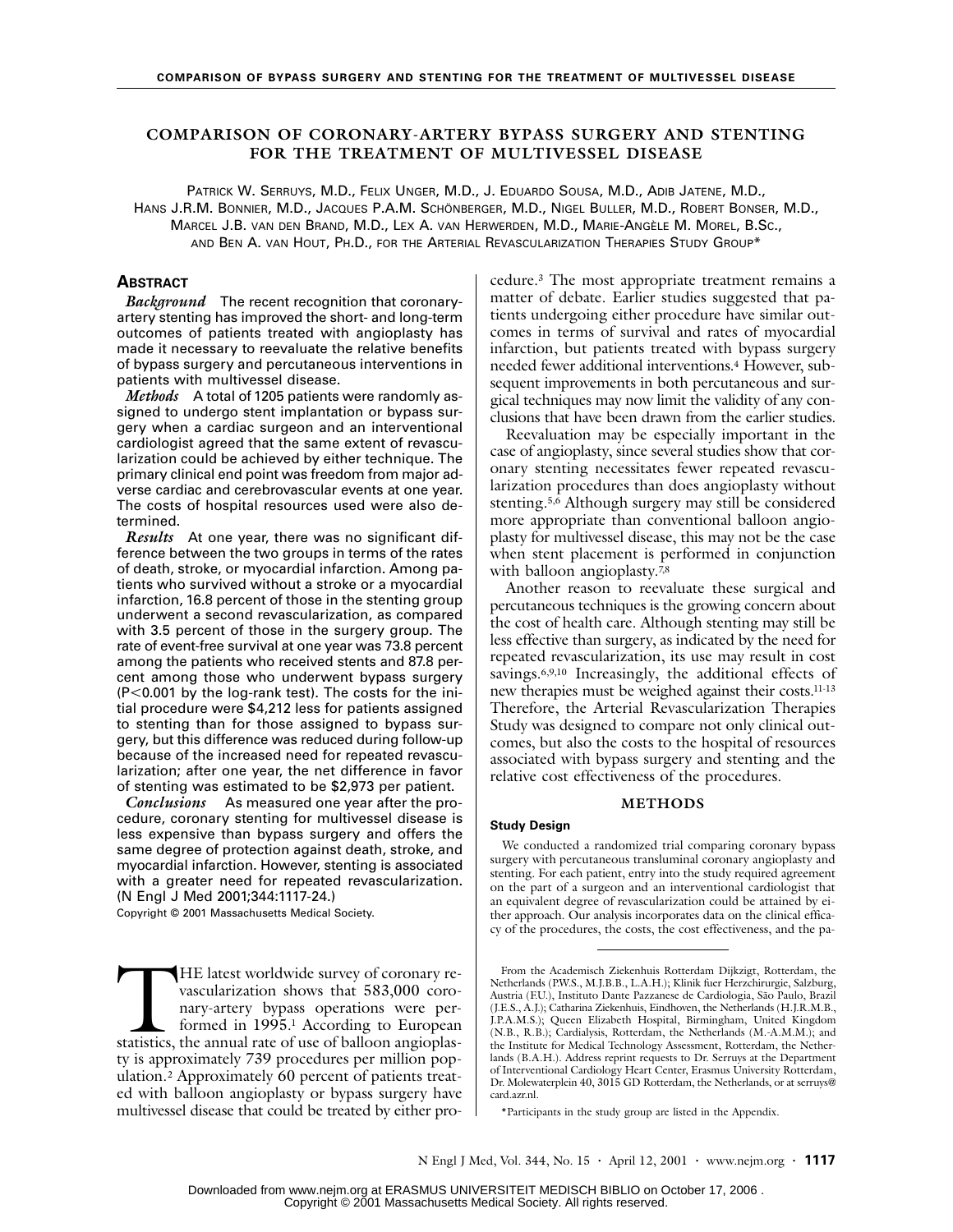tient's quality of life after 30 days and at 1, 3, and 5 years. An extensive description of the study's aims, the selection of patients, the criteria for exclusion, the procedural guidelines, and the administrative structure has been published previously.14

#### **Selection of Patients**

Patients who had not previously undergone bypass surgery or angioplasty were eligible for coronary revascularization if they had either stable angina pectoris (Canadian Cardiovascular Society class I, II, III, or IV)<sup>15</sup> or unstable angina pectoris (Braunwald class IB, IC, IIB, IIC, IIIB, or IIIC)16 or if they had silent ischemia and at least two new lesions that were located in different vessels and territories (not including the left main coronary artery) and that were potentially amenable to stent implantation. Patients gave written informed consent and were randomly assigned to a treatment group over the telephone by the central office of the study.

One major epicardial vessel or side branch with total occlusion could be included and targeted, provided that the occlusion had been present for less than one month (according to the clinical history) and that one other major vessel had clinically significant stenosis that was amenable to stenting. Conventional balloon angioplasty was permitted, as a complementary treatment without stent implantation, in vessels between 1.50 mm and 2.75 mm in diameter if at least two substantial lesions were targeted for stenting. Each patient had to require more than one stent. Decisions to place stents in lesions at bifurcations, in side branches, or in vessels with fresh thrombi, calcifications, very long obstructions (longer than 20 mm), or complex anatomical features were left to the discretion of the operators.

Patients had to have a left ventricular ejection fraction of more than 30 percent, and patients with overt congestive heart failure were excluded.<sup>14,17</sup> Patients were also excluded if they had a history of a cerebrovascular accident; if they had had transmural myocardial infarction in the previous week; if they had severe hepatic or renal disease, diseased saphenous veins, neutropenia or thrombocytopenia, or an intolerance or contraindication to acetylsalicylic acid or ticlopidine; or if they needed concomitant major surgery (e.g., valve surgery, resection of an aortic or left ventricular aneurysm, carotid endarterectomy, or surgery for an abdominal aortic aneurysm).

#### **End Points**

The primary end point was freedom, for 12 months after randomization, from major adverse cardiac or cerebrovascular events, defined as death; stroke, transient ischemic attacks, and reversible ischemic neurologic deficits<sup>14</sup>; documented nonfatal myocardial infarction; and repeated revascularization by percutaneous intervention or surgery. Deaths from all causes were reported.

In the first seven days after the intervention, a definite diagnosis of myocardial infarction was made if there was documentation of new abnormal Q waves (according to the Minnesota code)18 and either a ratio of serum creatine kinase MB (CK-MB) isoenzyme to total cardiac enzyme that was greater than 0.1 or a CK-MB value that was five times the upper limit of normal. Serum creatine kinase and CK-MB isoenzyme concentrations were measured 6, 12, and 18 hours after the intervention. Beginning eight days after the intervention (the length of the hospital stay after surgery), either abnormal Q waves or enzymatic changes were sufficient for a diagnosis of myocardial infarction. This two-part method of defining myocardial infarction was used to eliminate the difficulty of diagnosing a myocardial infarction after surgery.19,20 A myocardial infarction was confirmed only after the relevant electrocardiograms had been analyzed by the electrocardiographic core laboratory and adjudicated by a clinical-events committee. All revascularization procedures after the initial intervention and the reasons for them were recorded.

The secondary objective of this study was to compare the two treatment strategies at one year with respect to the following: angina status, use of medications, costs, cost effectiveness, and quality of life; a combined end point of death, myocardial infarction, or stroke; and the rates of death, myocardial infarction, stroke, and revascularization procedures. Events were counted from the time

#### **TABLE 1.** BASE-LINE CHARACTERISTICS OF THE PATIENTS INCLUDED IN THE INTENTION-TO-TREAT ANALYSIS.\*

| 77<br>76<br>Male sex (% of patients)<br>Age $(yr)$<br>$61 \pm 10$<br>Mean<br>$61 \pm 9$<br>$30 - 83$<br>$32 - 82$<br>Range<br>$27.2 \pm 3.7$<br>$27.4 \pm 3.7$<br>Body-mass index†<br>Previous conditions (% of patients)<br>Q-wave or non-Q-wave myocardial infarction<br>42<br>44<br>Diabetes mellitus<br>19<br>16<br>45<br>45<br>Hypertension<br>58<br>58<br>Hypercholesterolemia<br>Family history of myocardial infarction<br>39<br>42<br>Peripheral vascular disease<br>5<br>6<br>5<br>5<br>Chronic obstructive pulmonary disease<br>Current smoker (% of patients)<br>28<br>26<br>57<br>Stable angina (% of patients) $\ddagger$<br>60<br>37<br>35<br>Unstable angina (% of patients)§<br>6<br>5<br>Silent ischemia (% of patients)<br>Ejection fraction (%)<br>$61 \pm 12$<br>$60 \pm 13$<br>No. of segments with stenosis $>50\%$ of luminal<br>$2.83 \pm 1.02$ $2.80 \pm 1.04$<br>diameter<br>Number of diseased vessels (% of patients)<br>1<br>2<br>$\mathbf{0}$<br>$\overline{c}$<br>68<br>67<br>3<br>33<br>30<br>Vessel territory with stenosis (% of patients)<br>71<br>72<br>Right coronary artery<br>Left anterior descending artery<br>90<br>90<br>71<br>72<br>Left circumflex artery<br>Left main coronary artery<br>$\Omega$<br>$\Omega$<br>34<br>31<br>Bifurcation or side branch involved (% of patients) | <b>CHARACTERISTIC</b>            | <b>STENTING</b><br>$(N=600)$ | <b>BYPASS</b><br><b>SURGERY</b><br>$(N=605)$ |
|---------------------------------------------------------------------------------------------------------------------------------------------------------------------------------------------------------------------------------------------------------------------------------------------------------------------------------------------------------------------------------------------------------------------------------------------------------------------------------------------------------------------------------------------------------------------------------------------------------------------------------------------------------------------------------------------------------------------------------------------------------------------------------------------------------------------------------------------------------------------------------------------------------------------------------------------------------------------------------------------------------------------------------------------------------------------------------------------------------------------------------------------------------------------------------------------------------------------------------------------------------------------------------------------------------------------------------|----------------------------------|------------------------------|----------------------------------------------|
|                                                                                                                                                                                                                                                                                                                                                                                                                                                                                                                                                                                                                                                                                                                                                                                                                                                                                                                                                                                                                                                                                                                                                                                                                                                                                                                                 |                                  |                              |                                              |
|                                                                                                                                                                                                                                                                                                                                                                                                                                                                                                                                                                                                                                                                                                                                                                                                                                                                                                                                                                                                                                                                                                                                                                                                                                                                                                                                 |                                  |                              |                                              |
|                                                                                                                                                                                                                                                                                                                                                                                                                                                                                                                                                                                                                                                                                                                                                                                                                                                                                                                                                                                                                                                                                                                                                                                                                                                                                                                                 |                                  |                              |                                              |
|                                                                                                                                                                                                                                                                                                                                                                                                                                                                                                                                                                                                                                                                                                                                                                                                                                                                                                                                                                                                                                                                                                                                                                                                                                                                                                                                 |                                  |                              |                                              |
|                                                                                                                                                                                                                                                                                                                                                                                                                                                                                                                                                                                                                                                                                                                                                                                                                                                                                                                                                                                                                                                                                                                                                                                                                                                                                                                                 |                                  |                              |                                              |
|                                                                                                                                                                                                                                                                                                                                                                                                                                                                                                                                                                                                                                                                                                                                                                                                                                                                                                                                                                                                                                                                                                                                                                                                                                                                                                                                 |                                  |                              |                                              |
|                                                                                                                                                                                                                                                                                                                                                                                                                                                                                                                                                                                                                                                                                                                                                                                                                                                                                                                                                                                                                                                                                                                                                                                                                                                                                                                                 |                                  |                              |                                              |
|                                                                                                                                                                                                                                                                                                                                                                                                                                                                                                                                                                                                                                                                                                                                                                                                                                                                                                                                                                                                                                                                                                                                                                                                                                                                                                                                 |                                  |                              |                                              |
|                                                                                                                                                                                                                                                                                                                                                                                                                                                                                                                                                                                                                                                                                                                                                                                                                                                                                                                                                                                                                                                                                                                                                                                                                                                                                                                                 |                                  |                              |                                              |
|                                                                                                                                                                                                                                                                                                                                                                                                                                                                                                                                                                                                                                                                                                                                                                                                                                                                                                                                                                                                                                                                                                                                                                                                                                                                                                                                 |                                  |                              |                                              |
|                                                                                                                                                                                                                                                                                                                                                                                                                                                                                                                                                                                                                                                                                                                                                                                                                                                                                                                                                                                                                                                                                                                                                                                                                                                                                                                                 |                                  |                              |                                              |
|                                                                                                                                                                                                                                                                                                                                                                                                                                                                                                                                                                                                                                                                                                                                                                                                                                                                                                                                                                                                                                                                                                                                                                                                                                                                                                                                 |                                  |                              |                                              |
|                                                                                                                                                                                                                                                                                                                                                                                                                                                                                                                                                                                                                                                                                                                                                                                                                                                                                                                                                                                                                                                                                                                                                                                                                                                                                                                                 |                                  |                              |                                              |
|                                                                                                                                                                                                                                                                                                                                                                                                                                                                                                                                                                                                                                                                                                                                                                                                                                                                                                                                                                                                                                                                                                                                                                                                                                                                                                                                 |                                  |                              |                                              |
|                                                                                                                                                                                                                                                                                                                                                                                                                                                                                                                                                                                                                                                                                                                                                                                                                                                                                                                                                                                                                                                                                                                                                                                                                                                                                                                                 |                                  |                              |                                              |
|                                                                                                                                                                                                                                                                                                                                                                                                                                                                                                                                                                                                                                                                                                                                                                                                                                                                                                                                                                                                                                                                                                                                                                                                                                                                                                                                 |                                  |                              |                                              |
|                                                                                                                                                                                                                                                                                                                                                                                                                                                                                                                                                                                                                                                                                                                                                                                                                                                                                                                                                                                                                                                                                                                                                                                                                                                                                                                                 |                                  |                              |                                              |
|                                                                                                                                                                                                                                                                                                                                                                                                                                                                                                                                                                                                                                                                                                                                                                                                                                                                                                                                                                                                                                                                                                                                                                                                                                                                                                                                 |                                  |                              |                                              |
|                                                                                                                                                                                                                                                                                                                                                                                                                                                                                                                                                                                                                                                                                                                                                                                                                                                                                                                                                                                                                                                                                                                                                                                                                                                                                                                                 |                                  |                              |                                              |
|                                                                                                                                                                                                                                                                                                                                                                                                                                                                                                                                                                                                                                                                                                                                                                                                                                                                                                                                                                                                                                                                                                                                                                                                                                                                                                                                 |                                  |                              |                                              |
|                                                                                                                                                                                                                                                                                                                                                                                                                                                                                                                                                                                                                                                                                                                                                                                                                                                                                                                                                                                                                                                                                                                                                                                                                                                                                                                                 |                                  |                              |                                              |
|                                                                                                                                                                                                                                                                                                                                                                                                                                                                                                                                                                                                                                                                                                                                                                                                                                                                                                                                                                                                                                                                                                                                                                                                                                                                                                                                 |                                  |                              |                                              |
|                                                                                                                                                                                                                                                                                                                                                                                                                                                                                                                                                                                                                                                                                                                                                                                                                                                                                                                                                                                                                                                                                                                                                                                                                                                                                                                                 |                                  |                              |                                              |
|                                                                                                                                                                                                                                                                                                                                                                                                                                                                                                                                                                                                                                                                                                                                                                                                                                                                                                                                                                                                                                                                                                                                                                                                                                                                                                                                 |                                  |                              |                                              |
|                                                                                                                                                                                                                                                                                                                                                                                                                                                                                                                                                                                                                                                                                                                                                                                                                                                                                                                                                                                                                                                                                                                                                                                                                                                                                                                                 |                                  |                              |                                              |
|                                                                                                                                                                                                                                                                                                                                                                                                                                                                                                                                                                                                                                                                                                                                                                                                                                                                                                                                                                                                                                                                                                                                                                                                                                                                                                                                 |                                  |                              |                                              |
|                                                                                                                                                                                                                                                                                                                                                                                                                                                                                                                                                                                                                                                                                                                                                                                                                                                                                                                                                                                                                                                                                                                                                                                                                                                                                                                                 |                                  |                              |                                              |
|                                                                                                                                                                                                                                                                                                                                                                                                                                                                                                                                                                                                                                                                                                                                                                                                                                                                                                                                                                                                                                                                                                                                                                                                                                                                                                                                 |                                  |                              |                                              |
|                                                                                                                                                                                                                                                                                                                                                                                                                                                                                                                                                                                                                                                                                                                                                                                                                                                                                                                                                                                                                                                                                                                                                                                                                                                                                                                                 |                                  |                              |                                              |
|                                                                                                                                                                                                                                                                                                                                                                                                                                                                                                                                                                                                                                                                                                                                                                                                                                                                                                                                                                                                                                                                                                                                                                                                                                                                                                                                 |                                  |                              |                                              |
|                                                                                                                                                                                                                                                                                                                                                                                                                                                                                                                                                                                                                                                                                                                                                                                                                                                                                                                                                                                                                                                                                                                                                                                                                                                                                                                                 | Total occlusion (% of patients)¶ | 3                            | 5                                            |

\*Plus–minus values are means ±SD.

†The body-mass index is defined as the weight in kilograms divided by the square of the height in meters.

‡Stable angina was defined according to the system of the Canadian Cardiovascular Society.15

§Unstable angina was defined according to the system of Braunwald.16

¶The vessel territory and the extent of occlusion involved were assessed by an independent angiographic core laboratory.

¿Involvement of a left main coronary artery was a violation of the study protocol.

of randomization, whereas clinical status was assessed 1 month, 6 months, and 12 months after a planned intervention.

#### **Costs, Efficacy, and Cost Effectiveness**

The costs that were considered were the direct medical costs to the hospital per patient, calculated as the number of resource units (therapeutic procedure, diagnostic procedure, or device) used multiplied by the cost per unit. The resources included outpatient visits, hospital days, postoperative intensive care, coronary care, nonintensive and noncoronary care, diagnostic tests (e.g., clinical laboratory tests), therapeutic procedures measured in terms of their duration (e.g., angiography and surgery), materials consumed (e.g., balloons, wires, catheters, and stents used in revascularization), medication, and rehabilitation services. Patients were also given a "passport" so that the same data could be recorded if they were treated at other hospitals. Unit costs were estimated before the data were analyzed and the estimates were based on detailed information provided by the Dijkzigt Hospital, Rotterdam, the Netherlands, as reported previously.6,10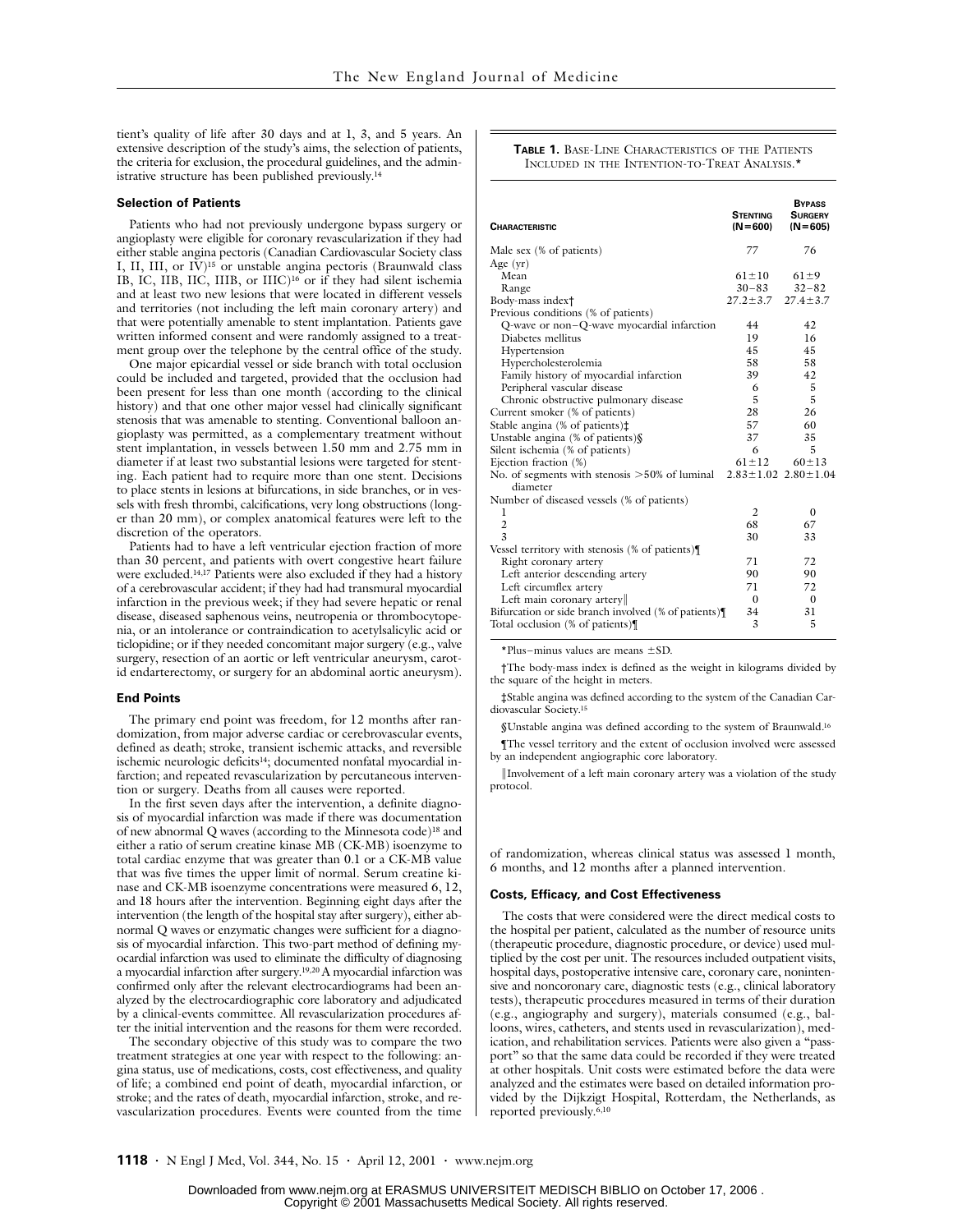| <b><i>VARIABLE</i></b>                            |                                              | <b>WORST EVENTT</b>                         | <b>ALL EVENTS#</b>                           |                                             | <b>RELATIVE RISK</b><br>(95% CI)                                  |  |  |  |  |  |
|---------------------------------------------------|----------------------------------------------|---------------------------------------------|----------------------------------------------|---------------------------------------------|-------------------------------------------------------------------|--|--|--|--|--|
|                                                   | <b>STENTING</b><br><b>GROUP</b><br>$(N=600)$ | <b>SURGERY</b><br><b>GROUP</b><br>$(N=605)$ | <b>STENTING</b><br><b>GROUP</b><br>$(N=600)$ | <b>SURGERY</b><br><b>GROUP</b><br>$(N=605)$ |                                                                   |  |  |  |  |  |
| number (percent)                                  |                                              |                                             |                                              |                                             |                                                                   |  |  |  |  |  |
| Death                                             | 15(2.5)                                      | 17(2.8)                                     | 15(2.5)                                      | 17(2.8)                                     | $0.89(0.45-1.77)$                                                 |  |  |  |  |  |
| Cerebrovascular accident§                         | 9(1.5)                                       | 12(2.0)                                     | 10(1.7)                                      | 13(2.1)                                     | $0.78(0.34-1.76)$                                                 |  |  |  |  |  |
| Myocardial infarction<br>O-wave<br>$Non-O-wave$   | 32(5.3)<br>28(4.7)<br>4(0.7)                 | 24(4.0)<br>22(3.6)<br>2(0.3)                | 37(6.2)<br>32(5.3)<br>5(0.8)                 | 29(4.8)<br>26(4.3)<br>3(0.5)                | $1.29(0.80-2.06)$<br>$1.24(0.75-2.06)$<br>$1.68(0.40 - 7.00)$     |  |  |  |  |  |
| Repeated revascularization<br>CABG<br><b>PTCA</b> | 101(16.8)<br>28(4.7)<br>73 (12.2)            | 21(3.5)<br>3(0.5)<br>18(3.0)                | 126(21.0)<br>40(6.7)<br>94 (15.7)            | 23(3.8)<br>4(0.7)<br>20(3.3)                | $5.52(3.59-8.49)$<br>$10.08(3.63 - 28.01)$<br>$4.74(2.96 - 7.58)$ |  |  |  |  |  |
| Event-free survival¶                              | 443 (73.8)                                   | 531 (87.8)                                  |                                              |                                             |                                                                   |  |  |  |  |  |
| Any event                                         | 157(26.2)                                    | 74 (12.2)                                   |                                              |                                             | $2.14(1.66 - 2.75)$                                               |  |  |  |  |  |

**TABLE 2.** CLINICAL END POINTS AT ONE YEAR, IN DESCENDING ORDER OF SEVERITY.\*

\*One patient in the stenting group had a myocardial infarction while on the waiting list for the procedure; in the surgery group, three patients died while on the waiting list, one patient had a cerebrovascular accident, and four patients had myocardial infarctions. CI denotes confidence interval, CABG coronary-artery bypass grafting, and PTCA percutaneous transluminal coronary angioplasty.

†If a patient required repeated angioplasty and later required coronary-artery bypass grafting, only the worst event (CABG) was counted as an event.

‡If a patient required repeated angioplasty and later required coronary-artery bypass grafting, the total count for "CABG" and "PTCA" at 365 days would reflect both events, not just the worst that occurred, but the count for the general variable "Repeated revascularization" would reflect only one event.

§In the stenting group, five cerebrovascular accidents were thrombotic, one was hemorrhagic, and the nature of the other four is unknown. In the surgery group, seven were thrombotic, one was hemorrhagic, and the nature of the other five is unknown.

¶P<0.001 by the Wilcoxon rank-sum test.

Efficacy was expressed in terms of the primary end point of event-free survival. The balance between costs and efficacy was expressed in terms of the incremental cost-effectiveness ratio, defined as the additional costs per additional year of survival without a major adverse cardiac or cerebrovascular event. Secondary measures of efficacy were assessed by means of the EuroQol questionnaire regarding the quality of life, on which patients grade their general health status.<sup>21</sup> The questionnaire comprises five items — mobility, self-care, usual activity, pain or discomfort, and anxiety or depression — each of which may be rated as "no problem," "moderate problem," or "severe problem." These ratings were then summarized (EuroQol summary) after being weighted to account for differences in the importance of the various items to the patient.21 The questionnaire also includes a visual-analogue scale (EuroQol thermometer) for patients to use in rating their overall status from 0 ("worst" imaginable health) to 100 ("best" imaginable health).

#### **Statistical Analysis**

A total of 600 patients in each of the two groups was required for the study to be able to reject the null hypothesis that at one year the difference in the frequency of major adverse cardiac and cerebrovascular events (event-free survival) in favor of bypass surgery would not exceed 7 percentage points. With the actual sample size, the study achieved a power of 92 percent with the assumption of a two-sided type I error level  $(\alpha)$  of 0.05.

Continuous variables were estimated as means ±SD and compared with use of Student's unpaired t-test. Fisher's exact test was used for categorical variables with nominal scales and the Wilcoxon or Mann–Whitney rank-sum test for those with ordinal scales. Discrete variables were reported as counts and percentages and were compared in terms of relative risks (for the surgery group versus the stenting group) with 95 percent confidence intervals, calculated according to the formula of Greenland and Robins.22 All analyses were based on the intention-to-treat principle, and statistical tests were two-tailed.

Event-free survival was estimated by the Kaplan–Meier method, and differences were assessed by means of the log-rank test. A multivariate logistic-regression model was created with the use of baseline clinical and angiographic characteristics and procedure-related variables (including the method of revascularization — i.e., stenting or surgery) in order to identify independent predictors of the primary end point (event-free survival at one year).

Expectations about costs and cost effectiveness have been reported previously.14 In that report, incremental cost-effectiveness ratios were expressed with the use of Fieller's approximation (with 95 percent confidence intervals).23

#### **RESULTS**

## **Characteristics and Treatment of the Patients**

Between April 1997 and June 1998, 1205 patients at 67 participating centers were randomly assigned to undergo stent implantation (600 patients) or bypass surgery (605 patients). Table 1 presents their base-line demographic and angiographic characteristics. Five patients, one assigned to stenting and four assigned to surgery, did not undergo coronary revascularization and instead continued to receive pharmacologic treatment. The average interval between randomization and treatment was  $27\pm39$  days (range, 0 to 362) for

N Engl J Med, Vol. 344, No. 15 **·** April 12, 2001 **·** www.nejm.org **· 1119**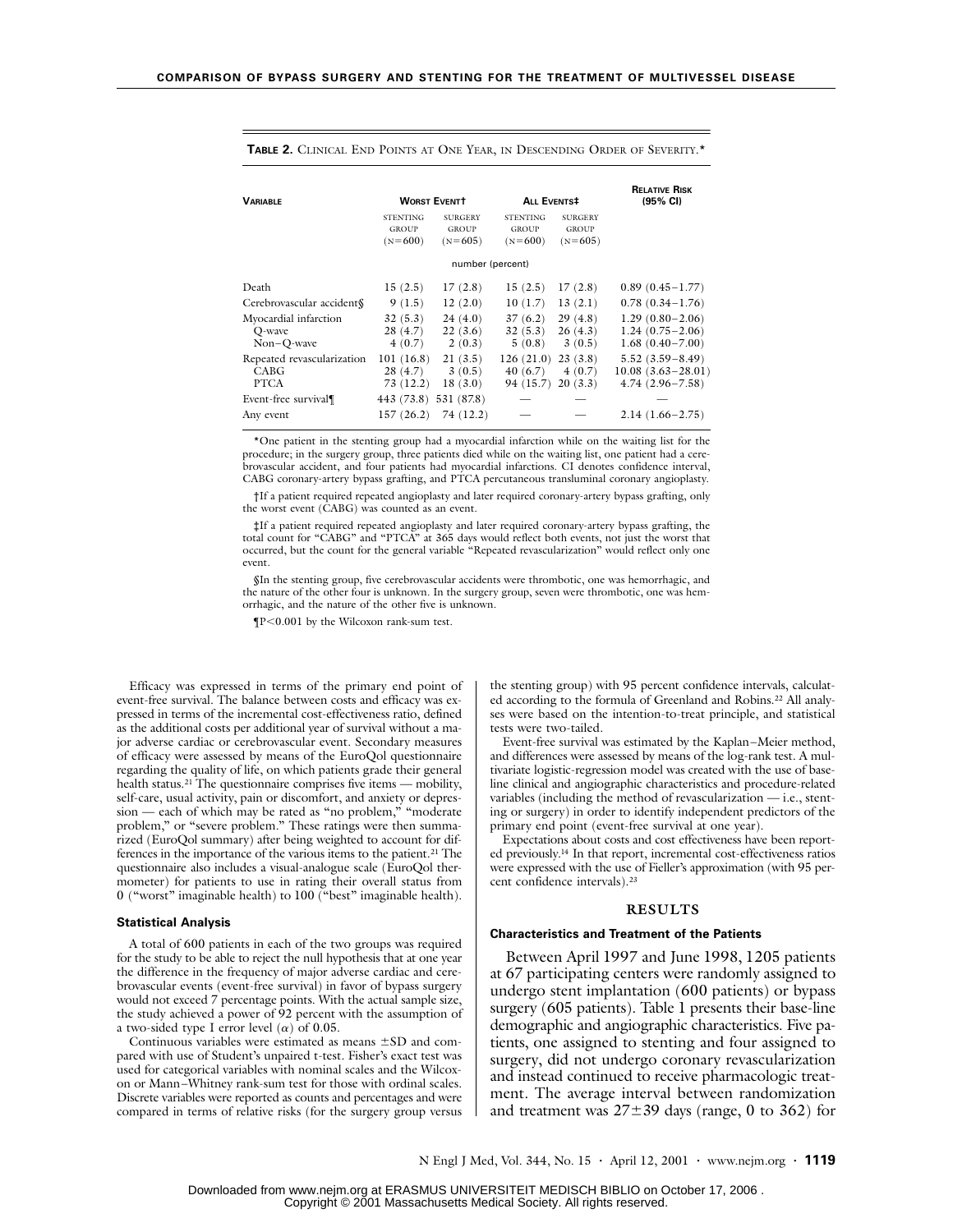patients in the surgery group and  $11\pm16$  days (range, 0 to 173) for patients in the stenting group. Three patients died while waiting for surgery. Six patients randomly assigned to stent implantation were instead treated surgically, and 19 patients randomly assigned to bypass surgery were instead treated with stent implantation. During the initial hospital stay, after complicated or unsatisfactory angioplasty procedures, 14 patients assigned to stent implantation underwent bypass surgery, 3 urgently and 11 electively. Conversely, two patients in the surgical group underwent angioplasty during their hospital stay. A total of 99 percent of the patients in the stenting group (593 patients) and 96 percent of those in the surgery group (579 patients) received the assigned treatment.

### **Assessment of Revascularization and Postprocedural Enzyme Levels**

Among the patients in the stenting group, a mean  $(\pm SD)$  of 2.8 $\pm 1.0$  lesions with stenosis of more than 50 percent of the luminal diameter were detected on the diagnostic angiogram, and  $2.6 \pm 1.1$  lesions had stents placed (89 percent) or were treated with balloon angioplasty alone (11 percent). However, in 15.2 percent of the patients in the stenting group, one or more of the target lesions did not receive the intended treatment, whereas in 10.2 percent of these patients procedures were performed that were not initially planned. In the surgery group, a mean of  $2.8 \pm 1.0$  lesions were found per patient, and a mean of  $2.6 \pm 1.0$ anastomoses were performed with the use of a mean of  $2.5\pm0.7$  conduits. In 4.5 percent of patients in this group, however, the intended surgical procedure was not performed. In 93 percent of the patients in the surgery group, at least one arterial conduit was used; in 95 percent of these patients, the left anterior descending artery was revascularized with an arterial conduit. In the stenting group, the average total length of the stents implanted was  $47.5 \pm 21.8$  mm per patient; 27 percent of the individual stents were longer than 15 mm. Bypass surgery required an average of  $234\pm74$  minutes, whereas stenting took an average of  $98 \pm 52$  minutes (P<0.001).

In the first 18 hours after the intervention, abnormal CK-MB levels were observed in 61 percent of the patients in the surgery group and 31 percent of the patients in the stenting group. Creatine kinase values more than five times the upper limit of normal were found in 12.6 percent of the patients in the surgery group and 6.2 percent of the patients in the stenting group ( $P < 0.001$ ).

## **Clinical Outcomes**

In the stenting group, 40 percent of the major adverse events that occurred in the first 30 days after intervention were due to stent thrombosis. This complication occurred in 1.1 percent of the stented le-



**Figure 1.** Actuarial Survival (Panel A), Kaplan–Meier Estimates of Survival without Myocardial Infarction or Cerebrovascular Events (Panel B), and Kaplan–Meier Estimates of Survival without Cerebrovascular Events, Myocardial Infarction, or Repeated Revascularization (Panel C) among Patients Assigned to Undergo Stenting, as Compared with Those Assigned to Undergo Coronary-Artery Bypass Grafting (CABG).

There was a significant difference between the groups in survival without cerebrovascular events, myocardial infarction, or repeated revascularization (P<0.001 by the log-rank test).

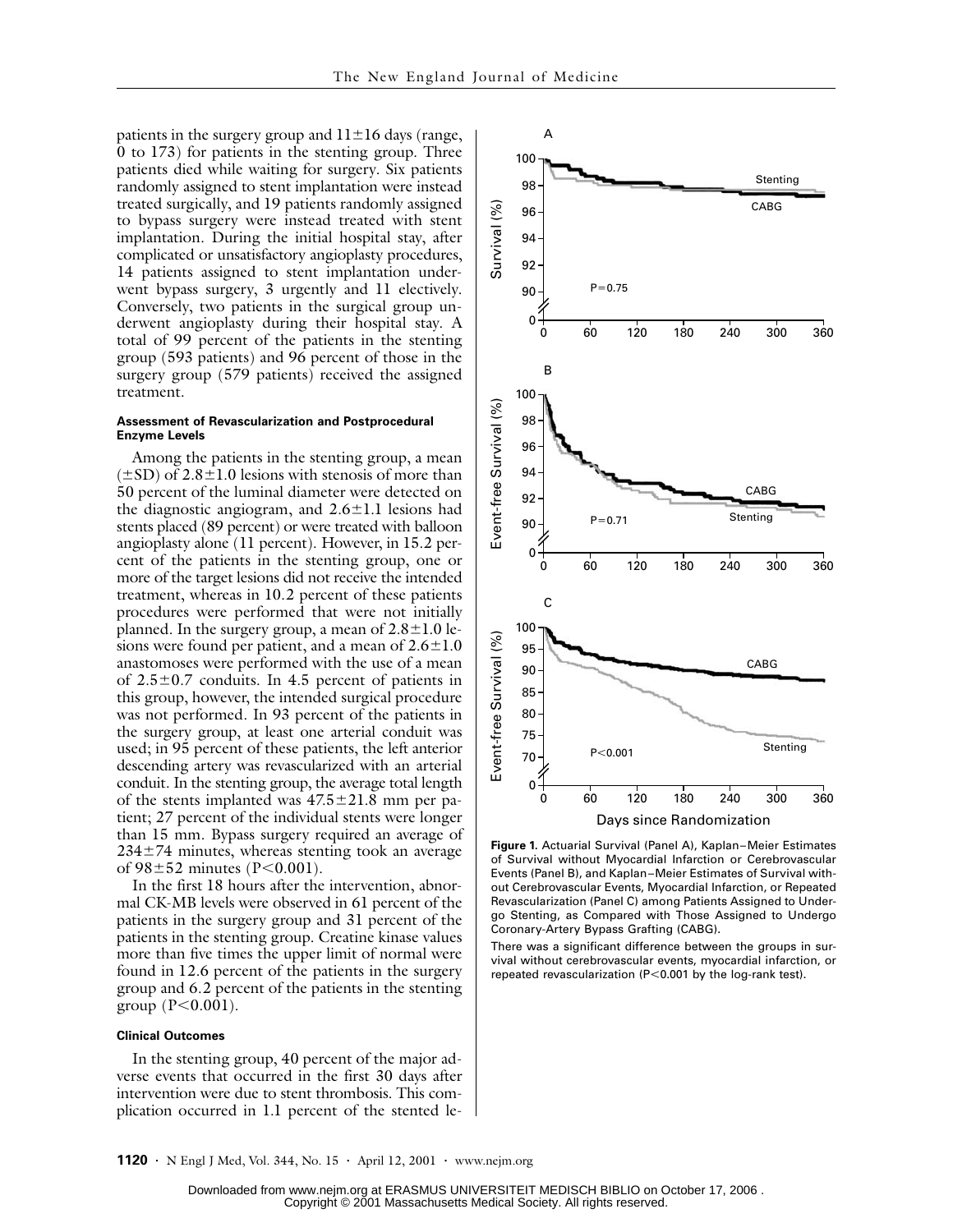sions but in 2.8 percent of the patients. The frequency of major adverse cardiac and cerebrovascular events and the number of patients in whom each type of event occurred are shown in Table 2. One of these events occurred in 157 of the 600 patients assigned to stent implantation (26.2 percent), as compared with 74 of the 605 patients assigned to bypass surgery (12.2 percent; relative risk, 2.14; 95 percent confidence interval, 1.66 to 2.75). Similar numbers of patients in the two groups were alive at one year and had not had a stroke or a myocardial infarction (90.7 percent in the stenting group and 91.2 percent in the surgery group; relative risk of death, stroke, or nonfatal myocardial infarction, 1.07; 95 percent confidence interval, 0.75 to 1.52). Of these patients, 16.8 percent in the stenting group and 3.5 percent in the surgery group underwent repeated revascularization (an absolute difference of 13.3 percent). Overall, 21.0 percent of the patients in the stenting group underwent additional revascularization, as compared with 3.8 percent of those in the surgery group (relative risk, 5.52; 95 percent confidence interval, 3.59 to 8.49). The different clinical outcomes are illustrated by the Kaplan–Meier estimates of event-free survival in the two original groups and among patients who survived for one year without a stroke or a myocardial infarction (Fig. 1). The better outcome at one year for the patients in the surgery group was also reflected in a significantly higher proportion of patients without angina (90 percent after bypass surgery vs. 79 percent after stenting) and a lower rate of use of antianginal medications (Table 3).

Multivariate Cox regression analysis in this trial

showed that an elevated level of CK-MB was the main predictor of outcome in the surgery group, whereas the presence of diabetes mellitus was the key predictor of outcome in the stenting group.

## **Quality of Life**

Throughout the 12-month period of observation, more patients were free of angina after bypass surgery than after stenting (Table 3). The data from the self-rated EuroQol questionnaire indicated a significantly better quality of life with stenting after 1 month, no difference after 6 months, and a slight difference in favor of surgery after 12 months. The difference at 12 months was attributable to significant differences in the ratings for "usual activity" and "anxiety or depression" and a nonsignificant difference in ratings for "mobility."

### **Costs and Cost Effectiveness**

As Table 4 shows, the total costs of bypass surgery (\$10,653) were significantly greater than those of stenting (\$6,441). The difference was due primarily to the differences in the duration of the procedures and the length of the hospital stay. The initial difference of \$4,212 was later reduced because patients in the stenting group required more repeated revascularizations. Thus, the net difference in favor of stenting had decreased to \$2,973 by one year. Had a policy of performing elective bypass surgery rather than angioplasty and stenting been applied to every patient enrolled in the trial, the additional costs at one year would have been approximately \$21,329 per additional patient who survived event-free.

| <b><i>VARIABLE</i></b>             | <b>BASE LINE</b> |                | 1 MO AFTER INTERVENTION |                             |              | <b>6 MO AFTER INTERVENTION</b> |                |              | <b>12 MO AFTER INTERVENTION</b> |                |              |
|------------------------------------|------------------|----------------|-------------------------|-----------------------------|--------------|--------------------------------|----------------|--------------|---------------------------------|----------------|--------------|
|                                    | <b>STENTING</b>  | <b>SURGERY</b> | <b>STENTING</b>         | <b>SURGERY</b>              | P            | <b>STENTING</b>                | <b>SURGERY</b> | P            | <b>STENTING</b>                 | <b>SURGERY</b> | P            |
|                                    | <b>GROUP</b>     | <b>GROUP</b>   | GROUP                   | <b>GROUP</b>                | <b>VALUE</b> | <b>GROUP</b>                   | <b>GROUP</b>   | <b>VALUE</b> | <b>GROUP</b>                    | <b>GROUP</b>   | <b>VALUE</b> |
| Free of angina (%)                 | 0                | 0              | 87.2                    | 95.5                        | < 0.001      | 75.5                           | 92.7           | < 0.001      | 78.9                            | 89.5           | < 0.001      |
| Free of antianginal medication (%) | 7.5              | 4.6            | 16.4                    | 29.4                        | < 0.001      | 18.6                           | 39.0           | < 0.001      | 21.1                            | 41.5           | < 0.001      |
| Free of angina and antianginal     | $\bf{0}$         | $\mathbf{0}$   | 14.9                    | 28.6                        | < 0.001      | 14.6                           | 36.3           | < 0.001      | 19.1                            | 38.4           | < 0.001      |
| medication $(\%)$                  |                  |                |                         |                             |              |                                |                |              |                                 |                |              |
| EuroOol thermometer†               | $58 + 19$        | $59 + 18$      | $75 + 16$               | $71 \pm 16$                 | < 0.001      | $78 + 15$                      | $78 + 15$      | 0.62         | $78 + 15$                       | $80 + 15$      | 0.11         |
| EuroQol summary‡                   | $69 + 20$        | $68 + 20$      | $84 + 16$               | $78 + 17$                   | < 0.001      | $86 \pm 16$                    | $86 + 15$      | 0.46         | $86 \pm 16$                     | $87 + 16$      | 0.24         |
| EuroOol domain                     |                  |                |                         |                             |              |                                |                |              |                                 |                |              |
| Mobility                           | $4.1 \pm 6.0$    | $4.0 \pm 5.9$  |                         | $1.5 \pm 3.3$ $1.5 \pm 3.3$ | 0.94         | $1.4 \pm 3.3$ $1.1 \pm 2.5$    |                | 0.06         | $1.4 \pm 2.8$                   | $1.1 \pm 2.8$  | 0.05         |
| Self-care                          | $1.6 + 4.1$      | $1.5 \pm 3.9$  | $0.4 \pm 1.9$           | $1.1 \pm 3.4$               | < 0.001      | $0.4 \pm 1.9$                  | $0.2 \pm 1.6$  | 0.10         | $0.4 \pm 2.1$                   | $0.4 \pm 2.5$  | 0.53         |
| Usual activity                     | $2.9 \pm 3.0$    | $2.9 \pm 3.0$  |                         | $1.3 \pm 2.2$ $2.5 \pm 2.7$ | < 0.001      | $1.0 \pm 1.8$                  | $0.8 \pm 1.8$  | 0.12         | $1.0 \pm 1.9$                   | $0.8 \pm 1.8$  | 0.01         |
| Pain or discomfort                 | $10.9 + 9.2$     | $11.1 \pm 9.5$ | $4.7 \pm 6.8$           | $8.0 \pm 7.3$               | < 0.001      | $4.8 \pm 7.2$                  | $5.1 \pm 6.8$  | 0.28         | $4.4 \pm 7.1$                   | $4.6 \pm 7.4$  | 0.82         |
| Anxiety or depression              | $4.8 \pm 6.0$    | $5.2 \pm 6.8$  |                         | $3.0 \pm 4.8$ $2.7 \pm 5.1$ | 0.10         | $2.5 \pm 4.3$ $2.3 \pm 4.1$    |                | 0.45         | $2.5 \pm 4.5$                   | $2.0 \pm 4.1$  | 0.04         |
|                                    |                  |                |                         |                             |              |                                |                |              |                                 |                |              |

**TABLE 3.** STATUS WITH RESPECT TO ANGINA AND MEDICATION USE AND QUALITY OF LIFE AMONG SURVIVING PATIENTS.\*

\*Plus–minus values are means ±SD. High scores on the EuroQol thermometer and the EuroQol summary indicate a good quality of life, whereas low scores on the other five items — mobility, self-care, usual activity, pain or discomfort, and anxiety or depression — reflect a favorable assessment of each individual component of the quality of life.

†Respondents rate their overall health status using a 20-cm visual-analogue scale. This scale, which is similar to a thermometer, is marked 100 at the top (best imaginable state of health) and 0 at the bottom (worst imaginable state of health).

‡Information elicited on the five EuroQol domains is converted into a single EuroQol summary (range, 0 to 100) after the individual scores have been weighted to account for differences in the importance of the various domains to the patient.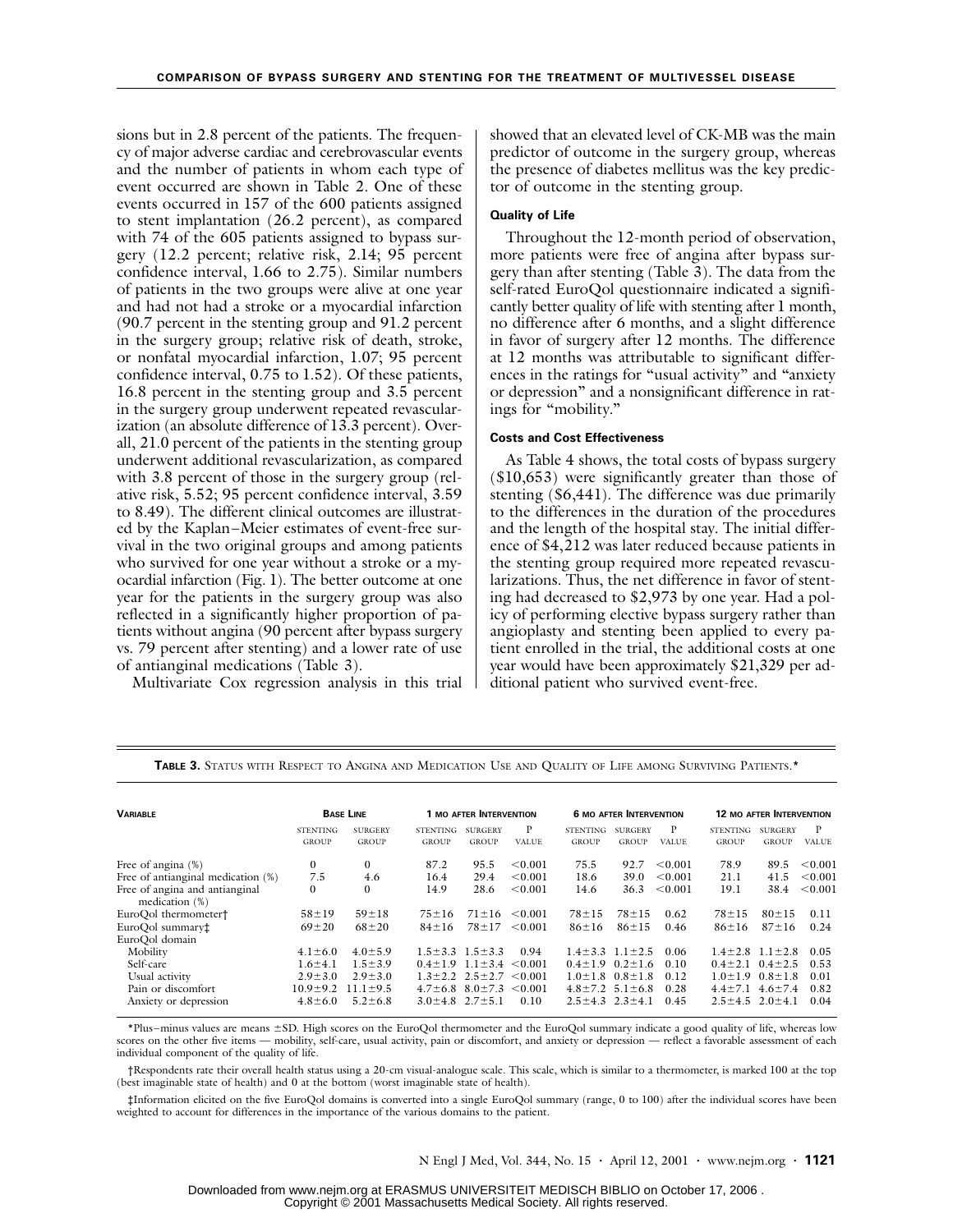| <b>RESOURCE</b>                                                                                                                                                | <b>AVERAGE RESOURCE USE</b><br>COSTS <sub>(\$)</sub> |                                              |                               |                                             |                                              | P<br><b>VALUET</b>                                             |
|----------------------------------------------------------------------------------------------------------------------------------------------------------------|------------------------------------------------------|----------------------------------------------|-------------------------------|---------------------------------------------|----------------------------------------------|----------------------------------------------------------------|
|                                                                                                                                                                | <b>SURGERY</b><br><b>GROUP</b><br>$(N=600)$          | <b>STENTING</b><br><b>GROUP</b><br>$(N=605)$ | COSTS<br>PER UNIT<br>(S)      | <b>SURGERY</b><br><b>GROUP</b><br>$(N=600)$ | <b>STENTING</b><br><b>GROUP</b><br>$(N=605)$ |                                                                |
| Procedure                                                                                                                                                      |                                                      |                                              |                               |                                             |                                              |                                                                |
| Catheterization laboratory (min)<br>Operating room (min)<br>Intraoperative hardware‡<br>CCU (days)<br>ICU (days)<br>Non-CCU, non-ICU hospitalization<br>(days) | 2.56<br>234.41<br>0.45<br>1.89<br>6.11               | 97.79<br>1.94<br>0.66<br>0.13<br>2.14        | 16<br>27<br>856<br>941<br>305 | 42<br>6,330<br>250<br>386<br>1,781<br>1,864 | 1,581<br>54<br>3,471<br>564<br>118<br>653    | < 0.001<br>< 0.001<br>< 0.001<br>< 0.001<br>< 0.001<br>< 0.001 |
| Total procedure-related charges                                                                                                                                |                                                      |                                              |                               | 10,653                                      | 6,441                                        | < 0.001                                                        |
| One-year follow-up                                                                                                                                             |                                                      |                                              |                               |                                             |                                              |                                                                |
| <b>PTCAS</b><br><b>CABG</b><br>Transfusion                                                                                                                     | 0.03<br>0.01<br>0.02                                 | 0.19<br>0.07<br>0.02                         | 3053<br>6622<br>53            | 107<br>44<br>1                              | 579<br>441<br>1                              | < 0.001<br>< 0.001<br>0.28                                     |
| Vascular surgery<br>Thrombolysis<br>Angiography                                                                                                                | 0.00<br>0.00<br>0.08                                 | 0.01<br>0.03<br>0.21                         | 3861<br>1134<br>1934          | 6<br>4<br>147                               | 19<br>32<br>396                              | 0.31<br>0.002<br>0.001                                         |
| Computed tomographic scanning<br>Other procedure-related resources                                                                                             | 0.02<br>0.07<br>0.33                                 | 0.02<br>0.02<br>0.61                         | 142<br>2265<br>856            | $\mathfrak{Z}$<br>174<br>285                | 2<br>10<br>525                               | 0.84<br>< 0.001<br>< 0.001                                     |
| $CCU$ (days)<br>ICU (days)<br>Non-CCU, non-ICU hospitalization                                                                                                 | 0.33<br>2.50                                         | 0.15<br>3.30                                 | 941<br>305                    | 314<br>762                                  | 144<br>1,005                                 | 0.07<br>< 0.001                                                |
| (days)<br>Rehabilitation services (days)<br>Medication<br>Total direct medical costs at 1 yr                                                                   | 3.42                                                 | 1.00                                         | 145                           | 496<br>642<br>13,638                        | 145<br>925<br>10,665                         | < 0.001<br>< 0.001<br>< 0.001                                  |

**TABLE 4.** AVERAGE RESOURCE USE PER PATIENT, EFFECTIVENESS, COSTS, AND COST EFFECTIVENESS AT ONE YEAR.<sup>\*</sup>

\*The costs per unit have been rounded in the calculation of the average. CCU denotes coronary care unit, ICU intensive care unit, PTCA percutaneous transluminal coronary angioplasty, and CABG coronary-artery bypass grafting.

†P values were calculated with use of the Mann–Whitney rank-sum test.

‡Intraoperative hardware includes guiding catheters, guide wires, balloons, stents, atherectomy devices and laser catheters, Doppler and intravascular catheters, cardiopulmonary support and intra-aortic balloon-pump catheters, and endarterectomy devices. Abciximab, as an adjunctive intraoperative drug, was administered to 18 patients in the stenting group.

§The costs for either a target or a nontarget vessel are included.

### **DISCUSSION**

We found no significant difference between the two treatment groups in the combined rate of death, stroke, and myocardial infarction; a difference of 17.2 percentage points in the rate of repeated revascularization in favor of surgery; and lower costs (by \$2,973) at 12 months in favor of coronary stenting. Our results present physicians with a dilemma. Angioplasty with stenting is less invasive than surgery and is associated with a faster recovery and a better quality of life one month after the intervention. Bypass surgery is associated with a lower incidence of angina, less need for antianginal medications, and fewer repeated interventions in the first year after the procedure. A decision to perform bypass surgery will probably cost approximately \$3,000 more than a decision to perform angioplasty with stenting, but it may result in 14 additional patients with event-free survival per 100 treated patients, as suggested by the difference of 14 percentage points in event-free survival in our study. As compared with stenting, in other words, it would be necessary to perform bypass surgery in seven patients in order for one additional patient to survive for one year without adverse events  $(1.0 \div 0.14 =$ 7.14); doing so would cost approximately \$21,000 — an incremental cost-effectiveness ratio of \$21,000 per additional patient who survives event-free. These figures are substantially more favorable than the costeffectiveness estimates for the use of abciximab in patients who are undergoing angioplasty24 or for the use of primary balloon angioplasty in patients who have had a myocardial infarction.<sup>25</sup>

The interval between randomization and treatment was approximately three times longer for the patients in the surgery group than for those in the stenting group, and eight major adverse cardiac events occurred in patients assigned to bypass surgery before they had undergone surgery, as compared with one such event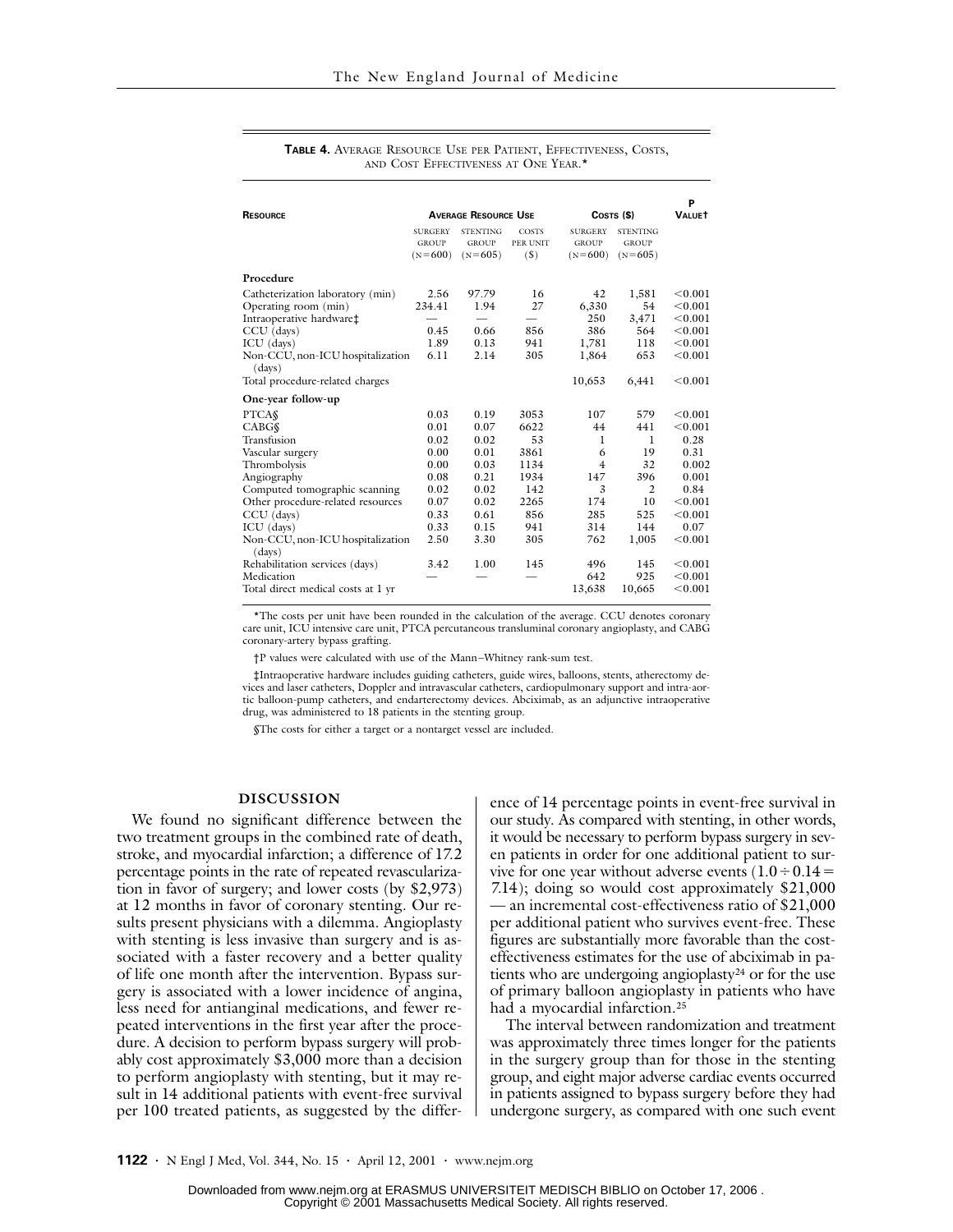in a patient assigned to stent implantation. These delays and events handicapped the late follow-up of the patients in the surgery group. There are reports that delays caused by waiting lists for cardiac surgery may pose risks.26-28

The trial was initiated in April 1997, and one-year follow-up data were available in August 1999. Since practice evolves continuously, it is relevant to consider the differences between the techniques used in this study and newly developed techniques for coronary revascularization that may affect future practice, such as surgery without cardiopulmonary bypass and new, minimally invasive approaches.29-34 Conversely, the 2.8 percent stent thrombosis rate per patient might have been prevented by platelet glycoprotein IIb/IIIa receptor blockade35 or use of a heparin-coated stent.6,36,37 Furthermore, in 30 percent of the patients with stents, some release of CK-MB was documented; the use of glycoprotein IIb/IIIa inhibitors might have reduced this rate of enzyme release by 50 percent.

The observation that CK-MB enzyme release was the major predictor of clinical outcome in the surgery group, whereas the presence of diabetes mellitus was the key predictor in the stenting group, will further fuel the debate regarding the prognostic and pathophysiological significance of cardiac-enzyme release during surgical revascularization, but it corroborates the findings of the Bypass Angioplasty Revascularization Investigation with respect to the adverse clinical effects of diabetes in patients treated by percutaneous intervention.38

Although surgery remains the most effective method of revascularization for multivessel disease, our findings tip the scales of cost effectiveness in favor of the percutaneous approach by demonstrating a substantial reduction in the difference between the outcomes of the procedures. However, "cost" must be defined from the perspective of society as a whole, and each patient's preference must be considered in making individual decisions. Although the percutaneous approach offers the same degree of protection against death and cardiac or cerebrovascular events as surgery and is generally perceived by patients as less invasive, the possible need for further revascularization after an initial percutaneous treatment has to be weighed by the patient and his or her physician in choosing an approach.

Supported by Cordis, a Johnson & Johnson company.

*We are indebted to Dr. Brian Firth, Paul Marshall, and Dr. Robert Pigache for their careful review of the manuscript and for their constructive comments.*

#### **APPENDIX**

This study was conducted under the auspices of the European Academy of Sciences and Arts. *Patron:* Jacques Santer, former president, European Commission in Brussels. *Safety and data monitoring committee:* S. Pocock, T. Ryan, K. Taylor; *board of governors:* M. Woodall, B. Firth, F. Unger, P.W. Serruys, P.G. Hugenholtz; *executive steering committee:* P.W. Serruys (chair), F. Unger (cochair), L. van Herwerden, F. Mohr, J. Cremer, G. Petterson, R. Simon, W. Wijns, H. Bonnier, A. Colombo, M.-C. Morice, O. Madonna, G.-A. van Es; *critical-events committee:* J.J. Bredee, O. Hess, W. Morshuis, W. Wijns; *angiographic committee:* M. van den Brand, B. Rensing, C. van de Wiel; *cardialysis data coordinating center and electrocardiography core laboratory (Rotterdam):* H. Hennessey, A.-M. Hoogenboom, M. Kuypers. M.-A. Morel, V. de Valk, W. Lindeboom; *clinical data monitoring:* I. Kuit (Parexel); *health economics analysis:* B. van Hout.

The following investigators participated in the study (the numbers in parentheses indicate the number of patients enrolled by each team): *Brazil:* J.E. Sousa, A. Jatene (66); E. Ribeiro, E. Buffolo (26); *the Netherlands:* H.J.R.M. Bonnier, J.P.A.M. Schönberger (61); P.W. Serruys, L. van Herwerden (47); P.C.H. Roose, T.R. van Geldorp (39); H. Suryapranata, M. Haalebos (27); F. Kiemeney, L. Eysmann (17); F.W.H.M. Bär, K. Prenger (15); A.J. van Boven, P.W. Boonstra (14); H. Gehlmann, S. Singh (7); K. Koch, B.A.J. de Mol (2); *United Kingdom:* N. Buller, R. Bonser (54); M.T. Rothman, R. Balcon, J. Wright (26); C. Ilsley, M. Yacoub (19); D. Cum-berland, F. Ciulli, G. Cooper (16); K. Dawkins, S. Livesey (16); *Belgium:* V. Legrand, R. Limet (47); W. Wijns, F. Wellens (26); P. van den Heuvel, C. van Cauwelaert (21); M. Vrolix, G. Fransen (17); P. Materne, G. de Koster (17); Y. Taeymans, G. van Nooten (16); E. Schroeder, J.C. Schoevaerdts (9); C. Hanet, R. Dion (5); M. Vandormael, P. Bettendorf (4); *Canada:* R. Carere, S. Lichtenstein (46); I. Penn, G.F.O. Tyers (20); L. Bilodeau, M. Carrier (17); *Germany:* G. Schuler, F.W. Mohr (43); R. Simon, D. Regensburger (25); W. Rutsch, W. Konertz (11); P. Hanrath, B. Messmer (10); B. Lösse, M.J. Polonius (7); D.C. Gulba, B. Schübel (4); R. Erbel, M. Haude, J.C. Reidemeister (3); S. Nikol, B. Reichart (2); A. Schömig, H. Meisner, K. Holper (1); *Spain:* C. Macaya, J.L. Castañon (32); F. Fernandez-Avilès, J. Herreros Gonzáles (28); A. Betriu, J.L. Pomar (14); *Austria:* G. Heyer, F. Unger (30); P. Probst, E. Wolner, G. Laufer (11); *Israel:* R. Beyar, S. Milo (25); C. Lotan, G. Merin (10); S. Braun, R. Mor (10); D. Tzivoni, D. Bitran (8); *Ireland:* P. Crean, E. McGovern (22); *Denmark:* T. Toftegaard Nielsen, P. Kildeberg Paulsen (18); K. Saunamäki, K. Sander-Jensen (13); *Portugal:* R. Seabra-Gomes, J. Queiróz E Melo (17); V. Gama Ribeiro, M.D.M.S. Guerreiro (13); *Argentina:* H.F. Londero, V. Caramutti (16); J. Belardi, D. Navia (3); *Switzerland:* M. Pieper, D. Maass (16); J.J. Goy, L.K. von Segesser (7); T. Lüscher, M. Turina (6); *Australia:* G.I.C. Nelson, D. Marshman (15); J.H.N. Bett, P. Tesar (11); *Greece:* V. Voudris, G. Stavridis (13); *France:* J.L. Dubois-Rande, D. Loisance (11); M.C. Morice, P. Donzeau-Gouge (9); *Italy:* G. Binaghi, G. Tarelli (11); G. Piovaccari, C. Marrozzini, G. Marinelli (10); A. Salvi, L. Dreas, B. Branchini (8); A. Colombo, C. Santoli (6); I. Sheiban, O. Alfieri (6); *New Zealand:* J. Ormiston, P. Ruygrok, A. Kerr (3).

#### **REFERENCES**

**1.** Unger F. Worldwide survey on coronary interventions 1995: report of the European Heart Academy of Sciences and ARTS. Cor Eur 1999;7:128-46. **2.** *Idem.* Cardiac interventions in Europe 1997: coronary revascularization procedures and open heart surgery. Cor Eur 1999;7:177-86.

**3.** Rigter H, Meijler AP, McDonnell J, Scholma JK, Bernstein SJ. Indications for coronary revascularisation: a Dutch perspective. Heart 1997;77: 211-8.

**4.** Pocock SJ, Henderson RA, Rickards AF, et al. Meta-analysis of randomised trials comparing coronary angioplasty with bypass surgery. Lancet 1995;346:1184-9.

**5.** Versaci F, Gaspardone A, Tomai F, Crea F, Chiariello L, Gioffrè PA. A comparison of coronary-artery stenting with angioplasty for isolated stenosis of the proximal left anterior descending coronary artery. N Engl J Med 1997;336:817-22.

**6.** Serruys PW, van Hout B, Bonnier H, et al. Randomised comparison of implantation of heparin-coated stents with balloon angioplasty in selected patients with coronary artery disease. Lancet 1998;352:673-81. [Erratum, Lancet 1998;352:1478.]

**7.** Eeckhout E, Wijns W, Meier B, Goy JJ. Indications for intracoronary stent placement: the European view. Eur Heart J 1999;20:1014-9.

**8.** Malenka DJ, O'Connor GT. The Northern New England Cardiovascular Disease Study Group: a regional collaborative effort for continuous quality improvement in cardiovascular disease. Jt Comm J Qual Improv 1998;24:594-600.

**9.** Cohen DJ, Breall JA, Ho KK, et al. Evaluating the potential cost-effectiveness of stenting as a treatment for symptomatic single-vessel coronary disease: use of a decision-analytic model. Circulation 1994;89:1859-74. **10.** van den Brand M, van Halem C, van den Brink F, et al. Comparison of costs of percutaneous transluminal coronary angioplasty and coronary bypass surgery for patients with angina pectoris. Eur Heart J 1990;11:765-71 **11.** Hlatky MA, Rogers WJ, Johnstone I, et al. Medical care costs and

N Engl J Med, Vol. 344, No. 15 **·** April 12, 2001 **·** www.nejm.org **· 1123**